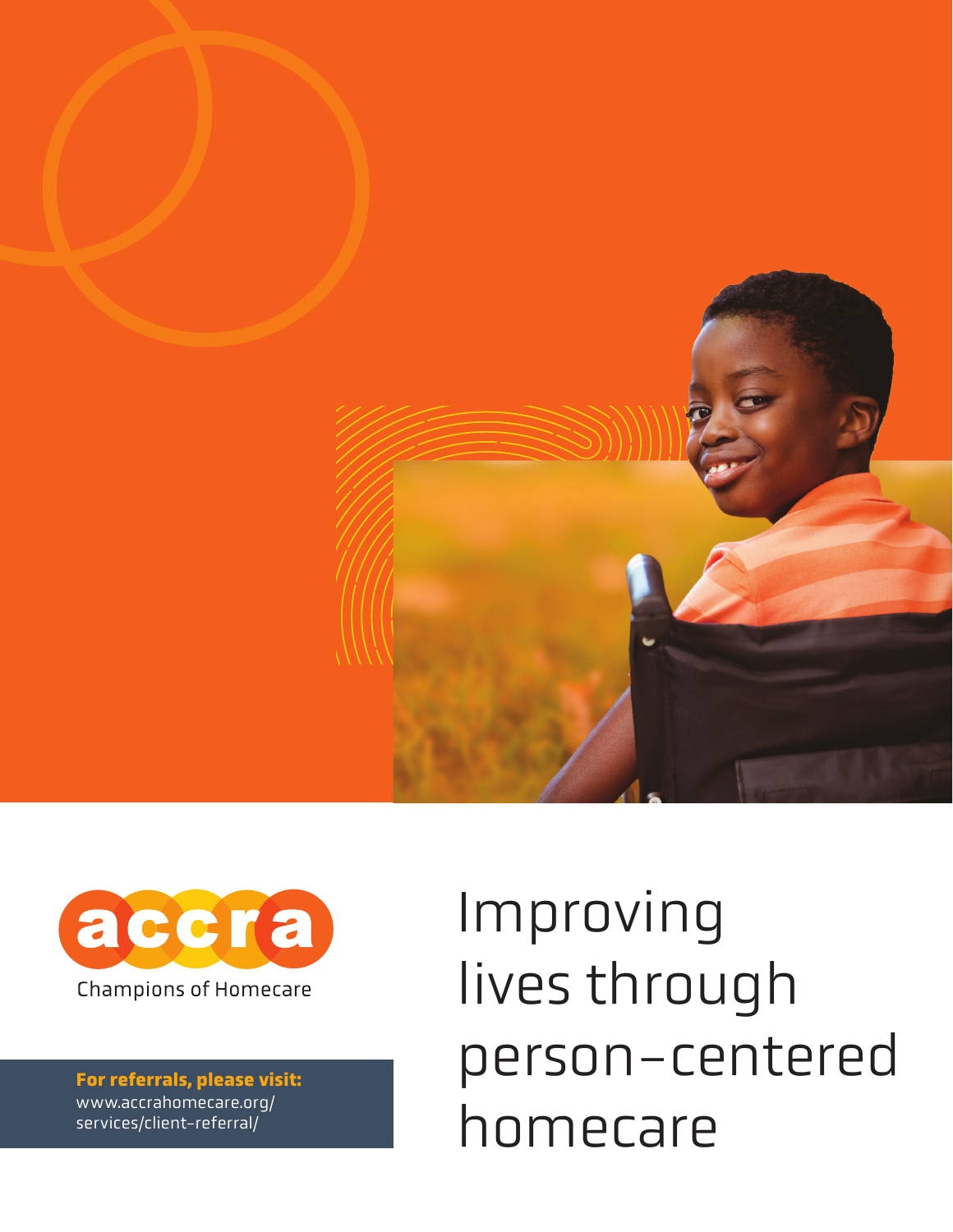# Everything we do is centered around delivering high-quality care in the home.

At Accra we are champions for the individuals we serve and their families. And we are champions of our dedicated caregivers who are passionate about serving clients.

Our mission is to improve lives by providing individualized homecare services and support to people living at home. Our person-centered philosophy focuses on treating each person as a unique individual.

Accra is a nonprofit organization that provides individualized homecare services to people with disabilities and older adults, most of whom are Medicaid enrollees. Accra operates in all counties throughout Minnesota and has offices across the state, providing a familiar presence in local communities.

Accra helps people who need care get self-directed assistance with activities of daily living. Accra's self-directed services support the independence of children, adolescents and adults with disabilities, chronic diseases, behavioral diagnoses and mental illnesses who need assistance with personal care in the home.

## **Accra services**

Personal Care Assistant (PCA) Choice

Financial Management Services (FMS)

245D Waivered Services

Home Health Care

Mental Health Services

Senior Assisted Living



uour mobile device to visit our website accrahomecare.org

Scan with

## Why choose Accra?

- We have more than 25 years of experience helping individuals live independently
- We offer our programs and services throughout the entire state of Minnesota
- We pay Personal Care Assistants and Direct Support Professionals a competitive wage
- Our clients are assigned a Service Coordinator, Qualified Professional (QP) or RN Case Manager for direct and easy communication
- Our navigation team streamlines the intake process
- Our Accra Connect team is responsive to caregiver and client inquiries
- We are grounded in a person-centered philosophy helping individuals and families focus on personal needs, preferences and outcomes
- We have bilingual staff available to serve clients and offer translation services
- The job board on our website helps connect clients with caregivers
- We offer bi-weekly payroll and weekly vendor payments
- We provide easy-to-read monthly utilization/expense reports

**For referrals, please visit:**  www.accrahomecare.org/ services/client-referral/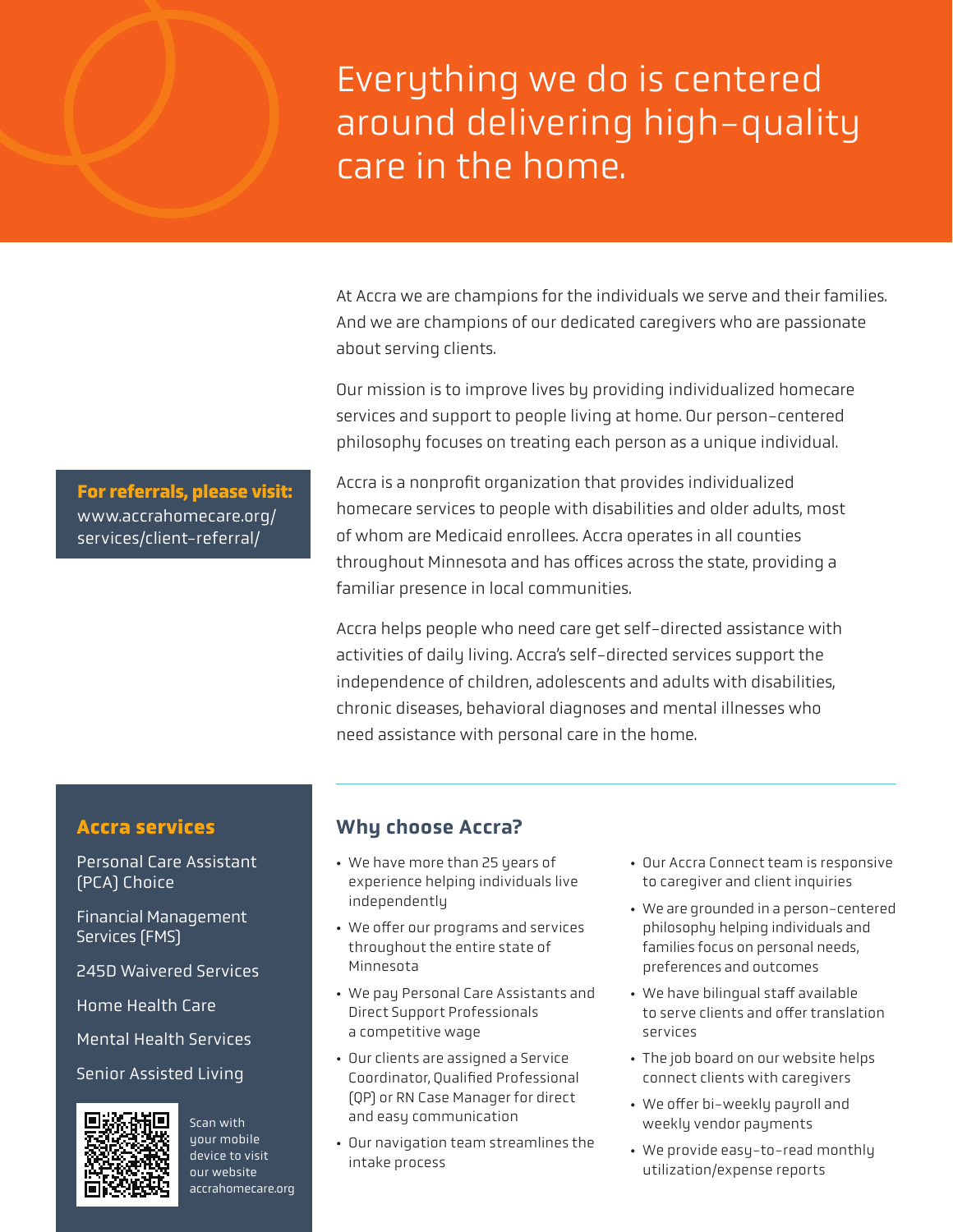#### Personal Care Assistance (PCA) Choice

Self-directed Personal Care Assistance (PCA) Choice services are available to both children and adults with disabilities, chronic diseases, behavioral diagnoses and mental illness who need assistance with personal care in their home or in the community. These services are funded through government health care programs, including the Medical Assistance and MinnesotaCare programs, to help people who are unable to fully care for themselves to stay in their homes. Personal Care Assistance can help with "activities of daily living" such as dressing, grooming, eating, bathing, transfers, mobility, positioning and toileting for children and adults, as well as light housekeeping, laundry and meal preparation for adults. Clients independently recruit, hire and train the PCAs who provide their care. The PCA Choice option gives you a greater level of responsibility in managing your care while Accra assists in handling the employment and management-related functions of the PCA. Individuals needing care must either be eligible for medical assistance, MN Care, a medical assistance waiver or the Alternative Care program.

#### Financial Management Services (FMS)

As your FMS provider, we make it easy for you to use self-directed services. Accra's Financial Management Services supports people with long-term care needs or disabilities to easily hire and employ caregivers under the Consumer Directed Community Supports (CDCS) program or the Consumer Support Grant (CSG). We help you directly employ support workers and purchase other supports that you need for living in the community. You will receive information, assistance and tools for being a participant-employer. You decide how your program budget is used, receive approval from your county case manager, hire your own employees and choose your service vendors. Accra handles all required employer and employee paperwork, payroll, vendor payments, reimbursements, claims processing, tax filings and workers' compensation.

#### 245D Waivered Services

#### Basic 245D Services

Accra is a Basic 245D licensed provider of Individualized Home Supports (IHS) without training, respite, homemaker, night supervision and Individual Community Living Support (ICLS) services. Through this program, we can serve clients in all 87 counties. In each service, the person or family selects a trusted, qualified worker, suited for their homecare needs. Accra then assigns a 245D Accra Service Coordinator to work with the client and their county case manager to set up and administer Basic 245D Waivered Services, while ensuring that all workers are properly trained.

#### Intensive 245D Services

In the spring of 2022, Accra will begin providing Individualized Home Supports (IHS) with training, which is an Intensive 245D Service. IHS with training provides support and training to adults who require assistance in at least one of the community living services categories. These service categories include community participation, health and wellness, household management and adaptive skills. Accra matches each client with a fully trained and qualified IHS Designated Coordinator who works directly with them to help them achieve their stated outcomes and goals. Intensive 245D Services are also available in all 87 counties.

#### Home Health Care

Home Health Care provides medical and health-related services and assistance with day-to-day activities to people in their home. Accra primarily provides Home Health Care services to people requiring continuing care for chronic needs. These services are also sometimes offered on a short-term basis to assist with recovering from an illness or injury when transitioning from a hospital or rehabilitation center back to the home. We offer these supportive services to maintain the safety and security of the client in the community. Home Health Care options with Accra include professional nursing services, home health aide services, and rehabilitation services. Payment options include Medicare, Medicare Advantage, Medical Assistance and Medical Assistance Waiver programs, Veterans benefits, private insurance, long-term care insurance, and private pay. *(Home Health Care is only available in select locations.)*

#### Individualized Mental Health Services and Adult Rehabilitative Mental Health Services (ARMHS)

Accra provides individualized services and adult rehabilitative mental health services (ARMHS) to residents of St. Louis and Hennepin Counties. ARMHS are rehabilitative services that enable clients to develop and enhance psychiatric stability, social competencies, personal and emotional adjustment, and independent living and community skills – when these abilities are impaired by the symptoms of mental illness. The services help clients in areas such as medication education and monitoring; developing basic social and living skills; developing symptoms management skills, household management, and employment-related or community living transitions. ARMHS can be provided in an office setting or in a client's home based on client preference. Current office settings are available for adults in Minnetonka and adults and children in Hibbing and Virginia.

#### Senior Assisted Living

Accra High Street House in Lake City offers a quaint assisted living community with comfortable apartments. At High Street House, Accra partners with each resident to create a personalized plan, tailored for their specific healthcare needs. Our supportive home-like environment provides all residents with a pendant alert system for 24-hour staff assistance through our call system, three meals a day served family-style in the dining room, weekly housekeeping and linen change, washing and drying of personal laundry, scheduled activities several times per week, health assessment and monitoring by a registered nurse, and assistance with contacting doctors and arranging appointments for healthcare needs. Payment options include long-term care insurance and private pay.